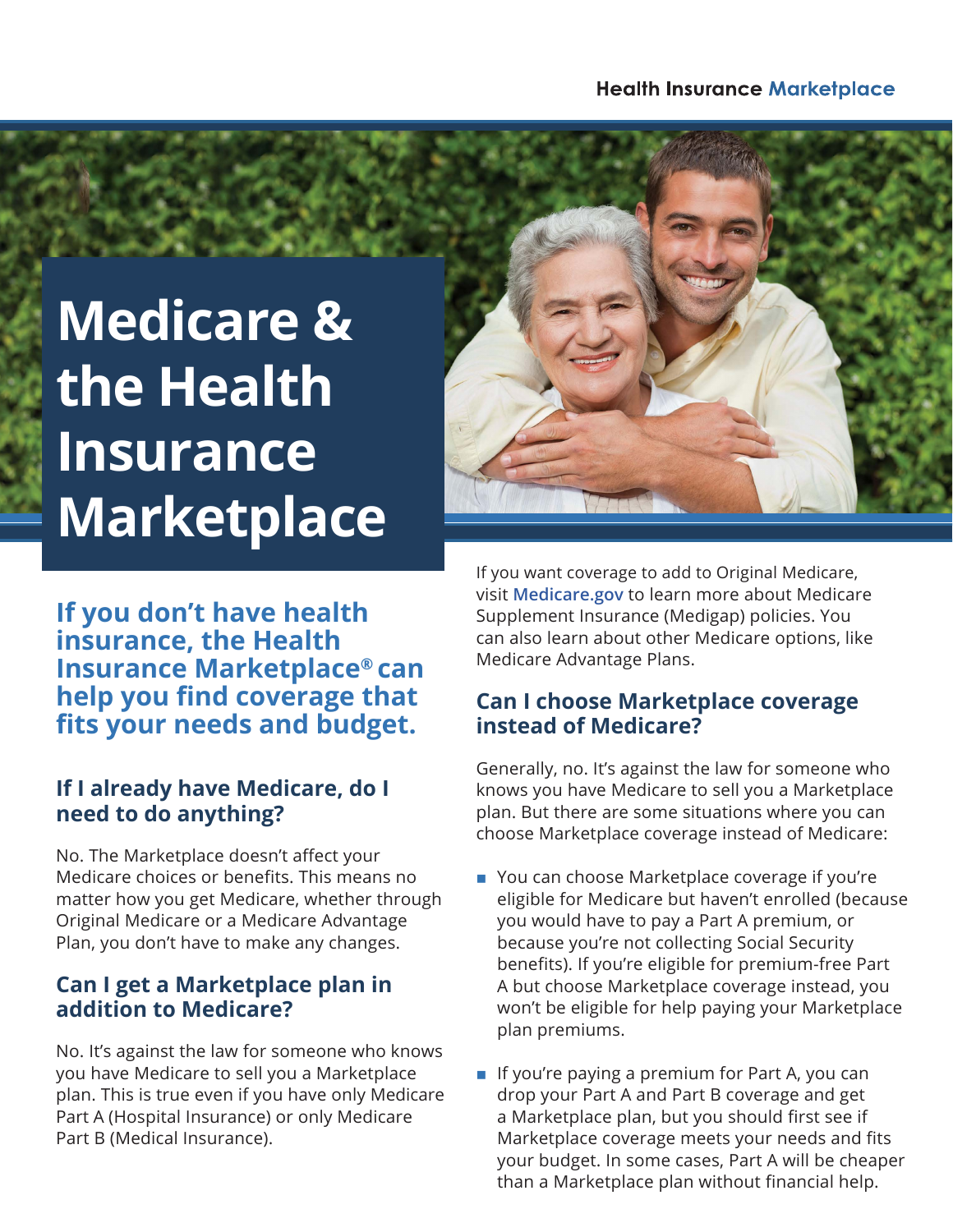**Note:** If you get premium-free Medicare Part A, you can't drop Medicare without also dropping your retiree or disability benefits (Social Security or Railroad Retirement Board). You'll also have to pay back all retirement or disability benefits you got and all costs Medicare paid for your health care claims.

Before making either of these choices, consider these 3 important points:

- $\blacksquare$  If you enroll in Medicare after your Initial Enrollment Period ends, **you may have to pay a late enrollment penalty for as long as you have Medicare.**
- Generally, you can enroll in Medicare only during the Medicare General Enrollment Period (January 1– March 31). Your coverage will start July 1.
- If you get premium-free Part A after already having Marketplace coverage, you won't be eligible for help paying your Marketplace plan premiums.

#### **What if I become eligible for Medicare after I join a Marketplace plan?**

If you have coverage through an individual Marketplace plan (not through an employer), you should end your Marketplace coverage and enroll in Medicare during your Initial Enrollment Period to avoid a delay in Medicare coverage and the possibility of a late enrollment penalty.

Once you're considered eligible for or enrolled in Part A, you won't qualify for help paying your Marketplace plan premiums or other medical costs. If you continue to get help paying your Marketplace plan premium after you have Medicare, you might have to pay back help you got when you file your taxes.

Log into your account at **[HealthCare.gov](https://www.healthcare.gov/)** or call the Marketplace Call Center at 1-800-318-2596 (TTY: 1-855-889-4325) to end your Marketplace coverage. You can end coverage for just some people on the Marketplace plan, like a spouse or dependents. Your termination can take effect as soon as the day you cancel, or you can set the Marketplace coverage end date to a day in the future. Usually, you'll want your Marketplace coverage to end the day before your Medicare coverage starts.

**Note:** You can keep your Marketplace plan after your Medicare coverage starts. But once your Part A coverage starts, any tax credits and financial help you get through the Marketplace will stop. You may also have to pay back all or some of the financial help you got during months of overlapping coverage when you file your taxes.

#### **What if my Marketplace coverage isn't being renewed because I have Medicare, but I share a plan with someone who doesn't?**

Plans won't re-enroll you in your Marketplace coverage if they know you have Medicare. This means it'll also end coverage for everyone on your Marketplace plan, including the people who aren't enrolled in Medicare. Your Marketplace plan will send you a termination notice that includes information for the other people on your plan and encourages them to return to the Marketplace to enroll in new coverage. For more information, visit **[HealthCare.gov](https://www.healthcare.gov/)** or call the Marketplace Call Center at 1-800-318-2596. TTY users can call 1-855-889-4325.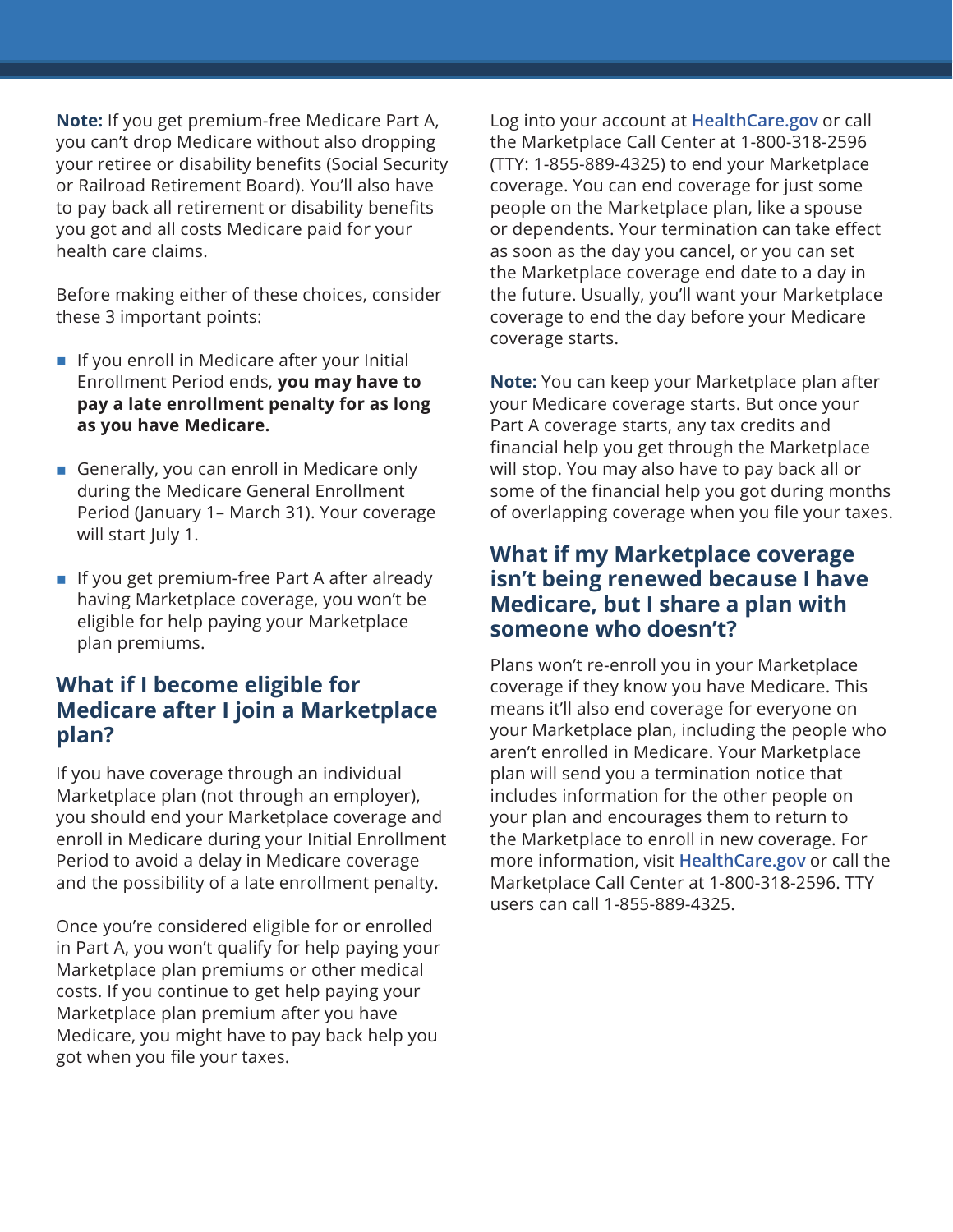#### **I have End-Stage Renal Disease (ESRD), but I haven't signed up for Medicare. Can I get a Marketplace plan?**

Yes. People with ESRD aren't required to sign up for Medicare. If you have ESRD and don't have either Medicare Part A or Part B, you can get a Marketplace plan. You may also be eligible for tax credits and savings through the Marketplace. But once you enroll in Part A and your coverage starts, any tax credits and financial help you get through the Marketplace will stop.

#### **I have Medicare coverage due to ESRD. Can I drop my Medicare coverage and choose a Marketplace plan?**

Generally, no. Once you apply for Medicare, your Medicare coverage will end one year after you stop getting regular dialysis or 36 months after a successful kidney transplant. However, you may withdraw your original Medicare application. You would have to repay all costs Medicare covered, pay any outstanding balances, and refund any benefits you got from Social Security or the Railroad Retirement Board. Once you repay all Medicare-covered costs, Medicare will process the withdrawal as though you never had Medicare at all.

#### **If I have Medicare, can I get a standalone dental plan through the Marketplace?**

- $\blacksquare$  In most cases, no. If the Marketplace in your state is run by the federal government, you won't be able to buy a stand-alone dental plan unless you're also buying a health plan.
- **n** If your state runs its own Marketplace, you may be able to buy a stand-alone dental [plan, if one's available. Visit](https://www.HealthCare.gov/marketplace-in-your-state) **HealthCare.gov/ marketplace-in-your-state** for a list of states that run their own Marketplace.

#### **Is prescription drug coverage through the Marketplace considered creditable prescription drug coverage for Medicare Part D?**

While prescription drug coverage is an essential health benefit, prescription drug coverage in a Marketplace plan isn't required to be at least as good as Medicare Part D coverage (creditable). But all private insurance companies that offer prescription drug coverage, including Marketplace plans, must determine if their prescription drug coverage is creditable each year and let you know in writing. Visit **[Medicare.gov](https://www.medicare.gov/)** for more information on creditable coverage.

## **If I have Medicare coverage, can I get help paying for my Medicare costs?**

- $\blacksquare$  If you need help with your Part A and B costs, you can apply for a Medicare Savings Program.
- Call your State Medical Assistance (Medicaid) office. To get their phone number, visit **[Medicare.gov/talk-to-someone](https://www.medicare.gov/talk-to-someone)**, or call 1-800-MEDICARE (1-800-633-4227). TTY users can call 1-877-486-2048.
- **n** If you need Extra Help to pay for Medicare prescription drug costs, visit **[SocialSecurity.gov/i1020](https://secure.ssa.gov/i1020/start)** to apply, or call Social Security at 1-800-772-1213. TTY users can call 1-800-325-0778.

# **Where can I get more information?**

- Visit [SocialSecurity.gov](https://www.ssa.gov/) or call 1-800-772-1213 for information about Medicare enrollment.
- To learn more about Medicare coverage and plan choices, visit **[Medicare.gov](https://www.Medicare.gov)**, or call 1-800-MEDICARE.
- $\blacksquare$  If you have family and friends who don't have health coverage, or if they want to explore health plan options, tell them to visit **[HealthCare.gov](https://www.healthcare.gov/)**.